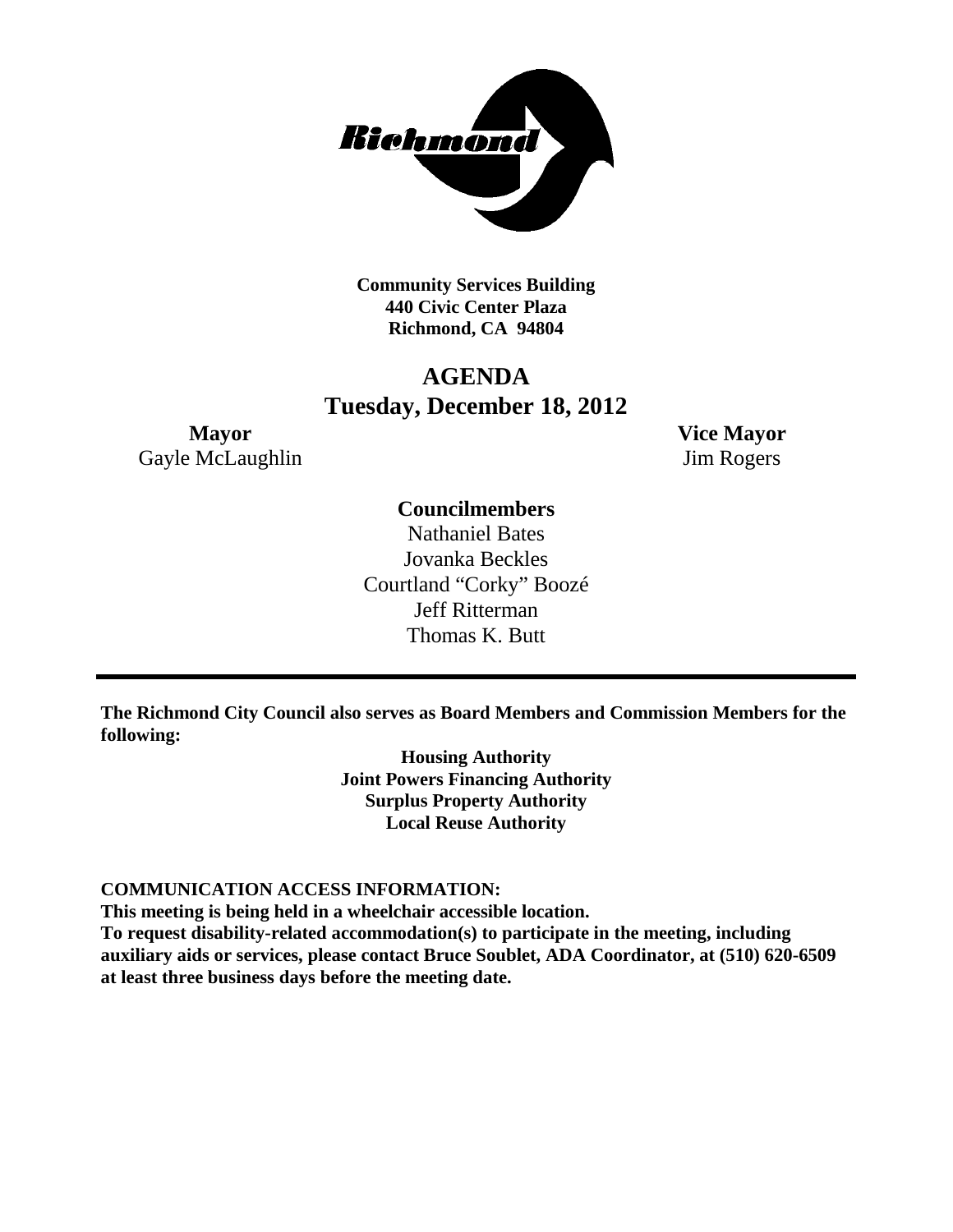# **MEETING PROCEDURES**

The City of Richmond encourages community participation at its City Council meetings and has established procedures that are intended to accommodate public input in a timely and time-sensitive way. As a courtesy to all members of the public who wish to participate in City Council meetings, please observe the following procedures:

**PUBLIC COMMENT ON AGENDA ITEMS:** Anyone who desires to address the City Council on items appearing on the agenda must complete and file a pink speaker's card with the City Clerk **prior** to the City Council's consideration of the item. Once the City Clerk has announced the item and discussion has commenced, no person shall be permitted to speak on the item other than those persons who have submitted their names to the City Clerk. Your name will be called when the item is announced for discussion. **Each speaker will be allowed TWO (2) MINUTES to address the City Council on NON-PUBLIC HEARING items listed on the agenda.**

**OPEN FORUM FOR PUBLIC COMMENT:** Individuals who would like to address the City Council on matters not listed on the agenda or on **Presentations, Proclamations and Commendations, Report from the City Attorney, or Reports of Officers** may do so under Open Forum. All speakers must complete and file a pink speaker's card with the City Clerk **prior** to the commencement of Open Forum. **The amount of time allotted to individual speakers shall be determined based on the number of persons requesting to speak during this item. The time allocation for each speaker will be as follows: 15 or fewer speakers, a maximum of 2 minutes; 16 to 24 speakers, a maximum of 1 and one-half minutes; and 25 or more speakers, a maximum of 1 minute.**

## **SPEAKERS ARE REQUESTED TO OCCUPY THE RESERVED SEATS IN THE FRONT ROW BEHIND THE SPEAKER'S PODIUM AS THEIR NAME IS ANNOUNCED BY THE CITY CLERK.**

**CONSENT CALENDAR:** Consent Calendar items are considered routine and will be enacted, approved or adopted by one motion unless a request for removal for discussion or explanation is received from the audience or the City Council. A member of the audience requesting to remove an item from the Consent Calendar must complete and file a speaker's card with the City Clerk **prior to the City Council's consideration of Agenda Review.** An item removed from the Consent Calendar may be placed anywhere on the agenda following the City Council's agenda review.

Any law enforcement officer on duty or whose service is commanded by the presiding officer shall be Sergeant-at-Arms of the Council meetings. He/she, or they, shall carry out all orders and instructions given by the presiding officer for the purpose of maintaining order and decorum at the Council meetings (City Council Rules of Procedure and Order Section III F, RMC Section 2.12.030).

**\*\*\*\*\*\*\*\*\*\*\*\*\*\*\*\*\*\*\*\*\*\*\*\*\*\*\*\*\*\*\*\*\*\*\*\*\*\*\*\*\*\*\*\*\*\*\*\*\*\*\*\*\*\*\*\*\*\***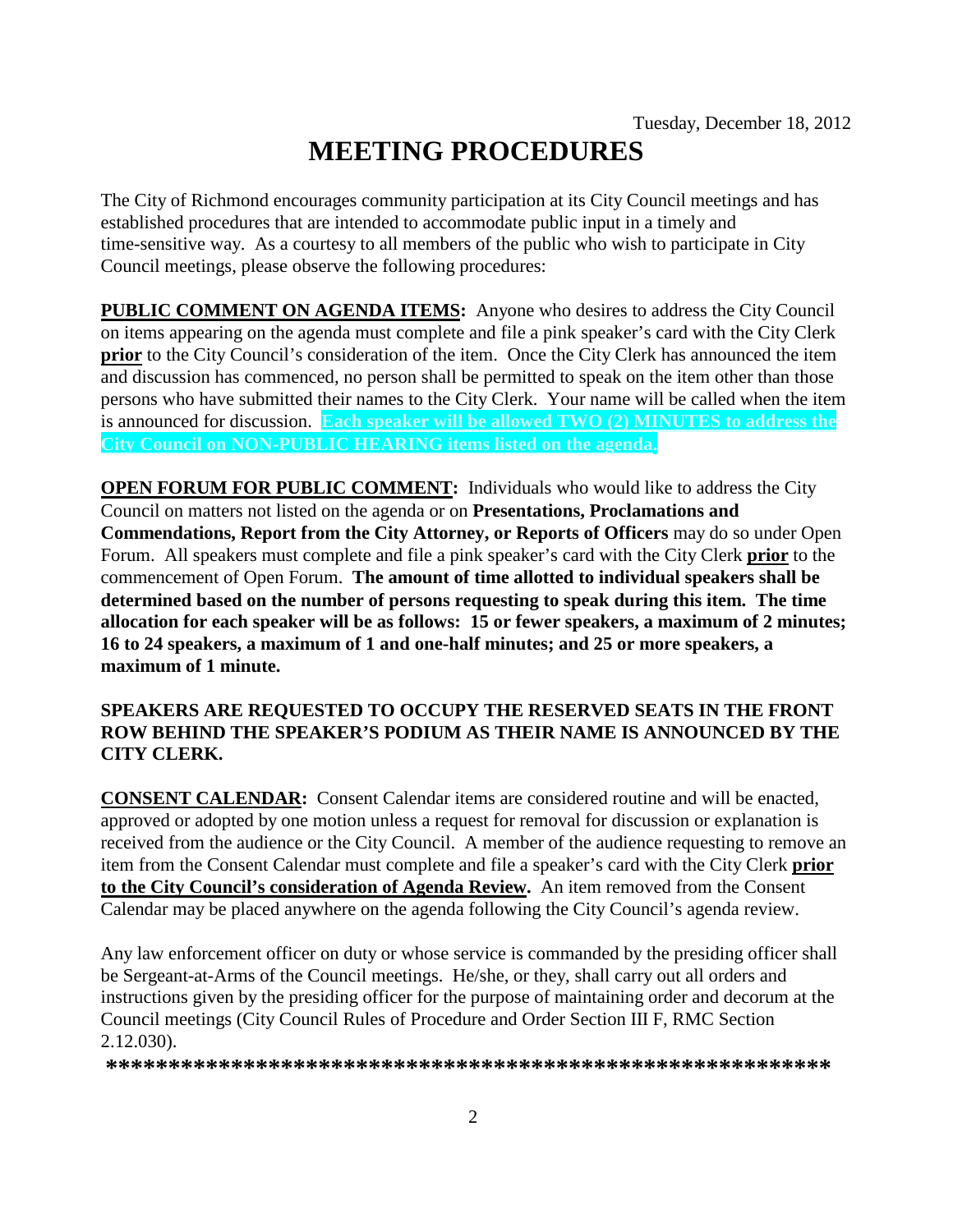# **EVENING OPEN SESSION**

#### 5:00 p.m.

#### **A. ROLL CALL**

**B. PUBLIC COMMENT**

#### **C. ADJOURN TO CLOSED SESSION**

# **CLOSED SESSION**

Shimada Room of the Community Services Building

#### **A. CITY COUNCIL**

**A-1.** CONFERENCE WITH LEGAL COUNSEL - EXISTING LITIGATION (Subdivision [a] of Government Code Section 54956.9):

Diane Holden vs. City of Richmond

**A-2.** CONFERENCE WITH LEGAL COUNSEL - ANTICIPATED LITIGATION (Significant exposure to litigation pursuant to Subdivision (b) of Government Code Section 54956.9):

One case

**A-3.** CONFERENCE WITH LEGAL COUNSEL - ANTICIPATED LITIGATION (Initiation of litigation pursuant to Subdivision (c) of Government Code Section 54956.9):

One case

**A-4.** CONFERENCE WITH REAL PROPERTY NEGOTIATOR (Government Code Section 54956.8):

> Property: a portion of 440 Civic Center Plaza Agency Negotiator: Bill Lindsay Negotiating Party: Rosie the Riveter Trust Under negotiation: Price and terms of payment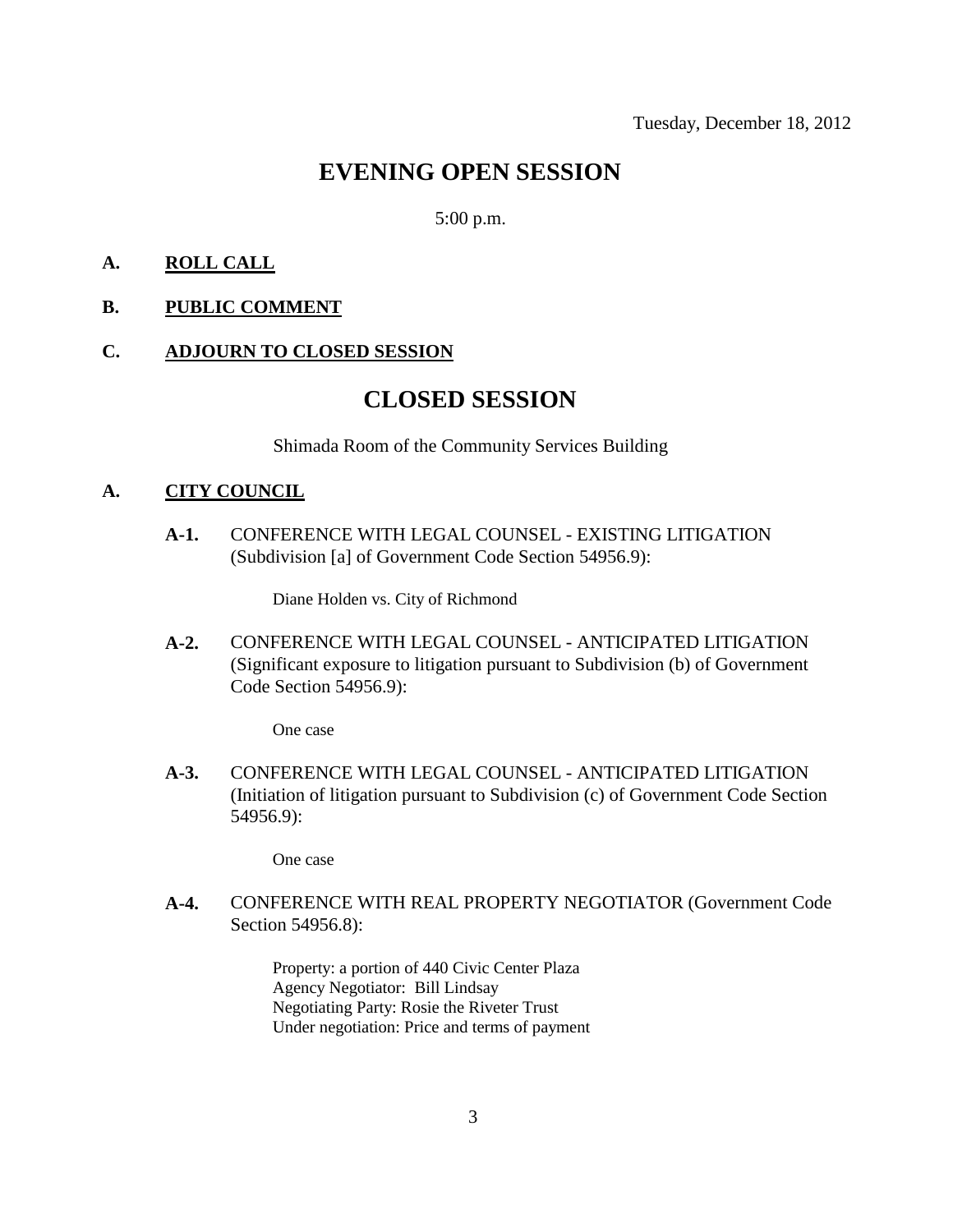# **REGULAR MEETING OF THE RICHMOND CITY COUNCIL**

6:30 p.m.

#### **A. PLEDGE TO THE FLAG**

- **B. ROLL CALL**
- **C. READING OF THE CODE OF ETHICS**
- **D. STATEMENT OF CONFLICT OF INTEREST**
- **E. AGENDA REVIEW**

#### **F. OPEN FORUM FOR PUBLIC COMMENT**

#### **G. PRESENTATIONS, PROCLAMATIONS, AND COMMENDATIONS**

**G-1.** PROCLAMATION acknowledging Ms. Menbre Aklilu, Owner of Salute Ristorante at Marina Bay, for hosting their Second Annual Thanksgiving Dinner for the homeless - Mayor McLaughlin (620-6503) and Vice Mayor Rogers (867- 5725).

#### **H. REPORT FROM THE CITY ATTORNEY OF FINAL DECISIONS MADE AND NON-CONFIDENTIAL DISCUSSIONS HELD DURING CLOSED SESSION**

#### **I. CITY COUNCIL CONSENT CALENDAR**

- **I-1.** APPROVE an agreement with Cotchett, Pitre & McCarthy, LLP to provide legal services for prosecution of the LIBOR litigation, with fees for service on a contingency basis based on net recovery, and with the term expiring the date of final judgment of this litigation - City Attorney's Office (Bruce Reed Goodmiller 620-6509).
- **I-2.** APPROVE a sole-source purchase of holiday light decorations for Macdonald and Nevin Avenues in coordination with the Main Street District holiday celebrations and events in an amount not to exceed \$23,000 - Public Works Department (Yader A. Bermudez 231-3008).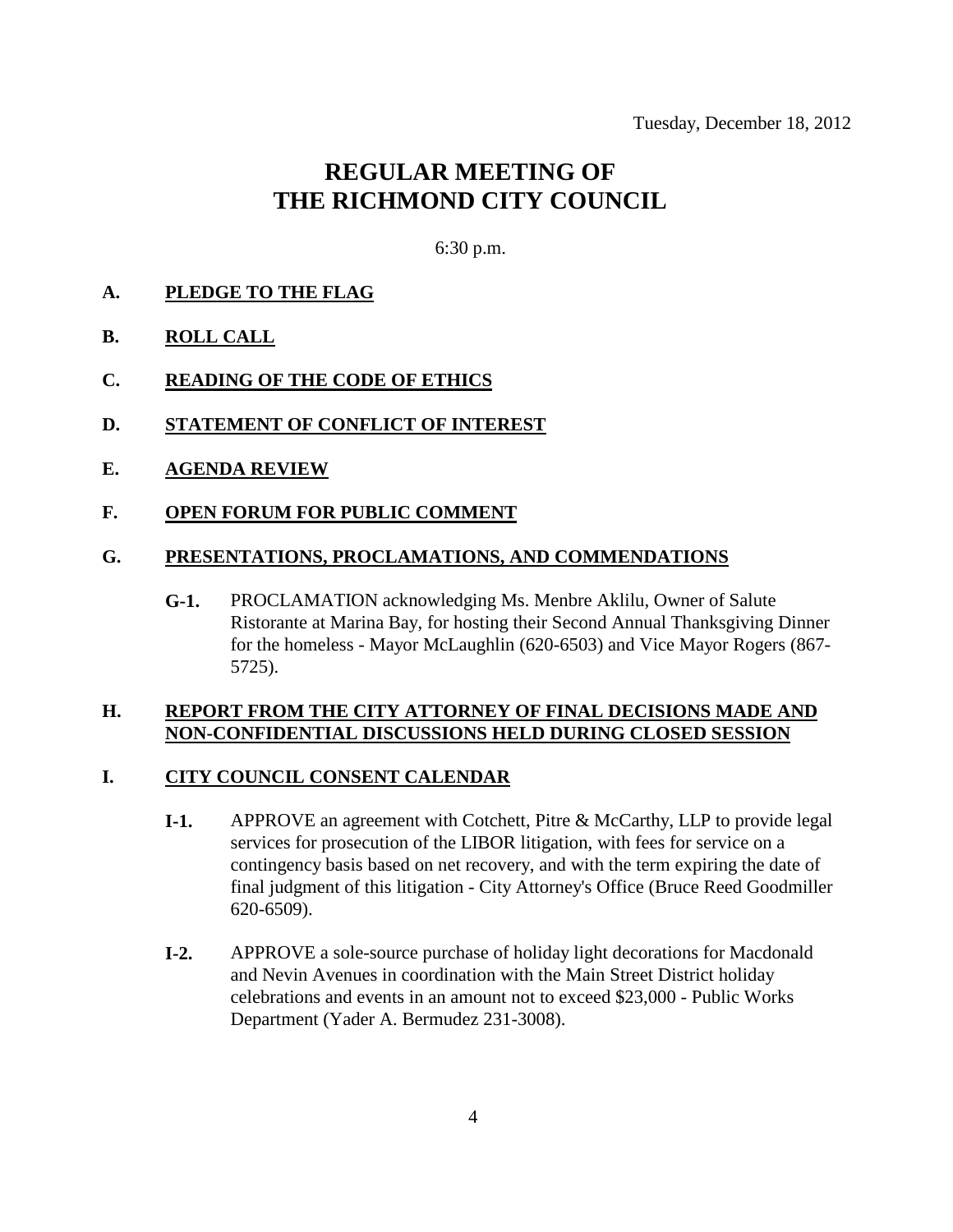- **I-3.** REJECT all bids received for the project to install an emergency generator at the Main Library, and AUTHORIZE staff to solicit new bids for this project - Public Works Department (Yader A. Bermudez 231-3008).
- **I-4.** APPROVE a contract in an amount not to exceed \$60,000 for the National Institute for Art and Disabilities (NIAD) to support ongoing arts programs and collaborations with the City as allocated in the Fiscal Year 2012-13 General Fund Budget - Library and Cultural Services Department (Katy Curl 620-6554).
- **I-5.** ADOPT an ordinance (second reading) amending Richmond Municipal Code Sections 9.20.150 and 9.20.155 to increase the solid waste collection rates to reflect the change in the Consumer Price Index - Finance Department (James Goins/Antonio Banuelos 620-6741).
- **I-6.** APPROVE a contract with the East Bay Center for the Performing Arts to support ongoing performing arts programs and collaborations with the City in an amount not to exceed \$60,000 as allocated in the Fiscal Year 2012-13 General Fund Budget - Library and Cultural Services Department (Katy Curl 620-6554).
- **I-7.** APPROVE a contract with Mr. Kevin W. Harper, CPA to conduct an internal audit of the Richmond Library and Cultural Services Department in an amount not to exceed \$25,375 - Finance Department (James Goins 620-6740).
- **I-8.** ADOPT a resolution approving the City of Richmond's OMB A-87 cost allocation plan and full-cost allocation plan - Finance Department (James Goins 620-6740).
- **I-9.** ADOPT a Resolution Declaring the Canvass of Returns and Result of the General Municipal Election held on November 6, 2012 - City Clerk's Office (Diane Holmes 620-6514).
- **I-10.** APPROVE Amendment No. 5 to the legal services agreement with Kronick Moskovitz for legal representation related to the City's intervention in the Chevron property tax appeal litigation (three separate cases), increasing the amount by \$200,000 for a total contract amount of \$500,000 - City Attorney's Office (Bruce Reed Goodmiller 620-6509).
- **I-11.** APPROVE an amendment to the existing contract with SCV and Associates, increasing the amount by \$20,000 to a total amount not to exceed \$109,000, and modifying the scope of work to provide armed-guard services at Shields Reid Community Center - Recreation Department (Keith Jabari 620-6791).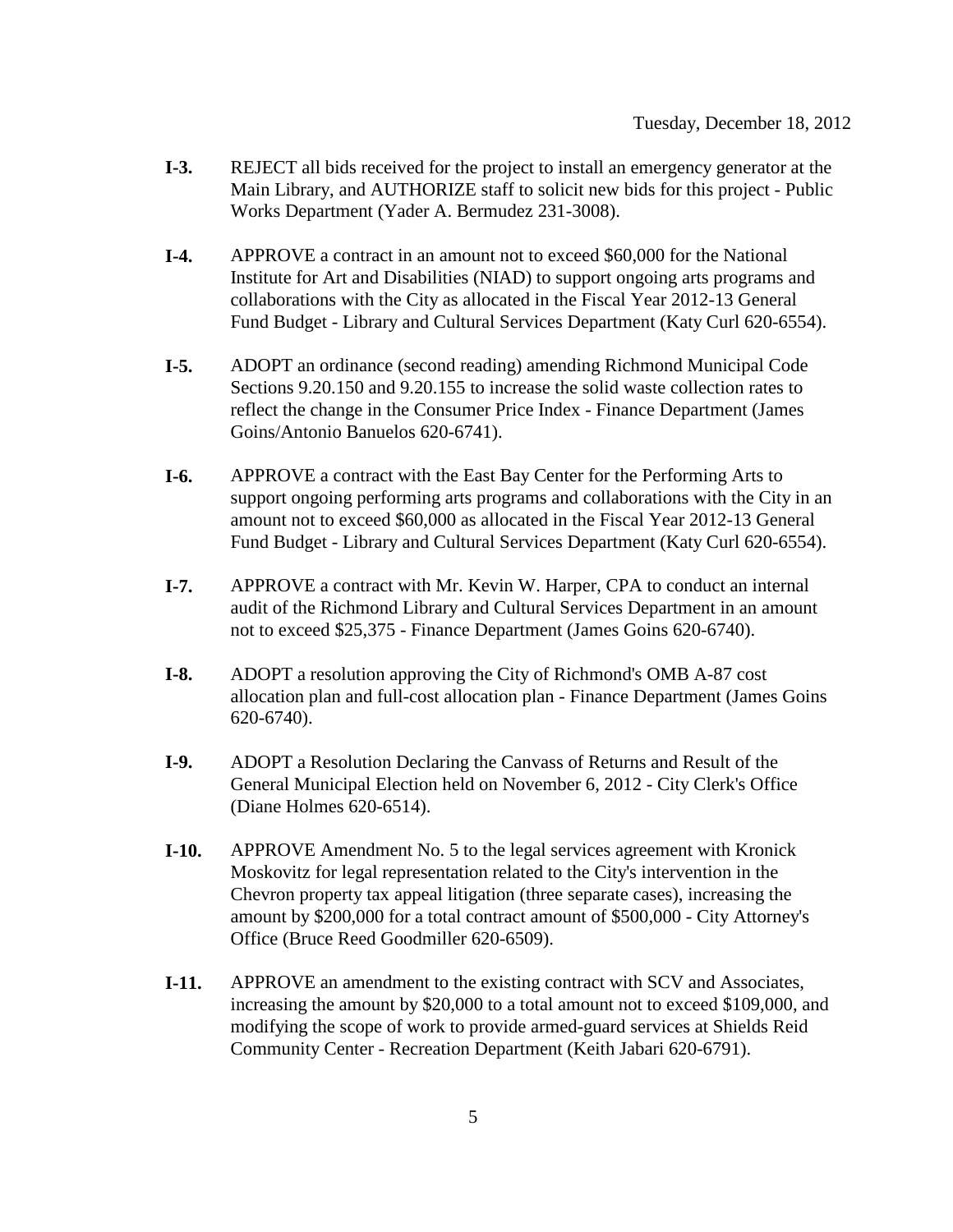- **I-12.** AUTHORIZE the City Manager's Office to enroll in the National Research Center's National Citizen Survey Program in order to conduct a 2013 survey of City of Richmond residents at a cost not to exceed \$30,000 - City Manager's Office (Bill Lindsay 620-6512).
- **I-13.** APPROVE an agreement with Portland State University, AUTHORIZE the Library and Cultural Services Director to ACCEPT funds in the amount of \$6,000, and APPROVE an amendment to the Fiscal Year 2012-13 operating budget to increase library fund revenue and expenditures in the amount of \$6,000 - Library and Cultural Services Department (Katy Curl 620-6554).
- **I-14.** APPROVE the submission of a grant application to CalEMA for 2013 funding (\$207,121 grant and \$69,040 in-kind match) and approve a contract with STAND!, contingent upon the award of grant funds, for the period January 1, 2013 through December 31, 2013 - Police Department (Chief Chris Magnus 621- 1802).
- **I-15.** ADOPT an ordinance (second reading) amending Richmond Municipal Code Section 2.50 (Business Opportunity Ordinance), extending the expiration date to December 31, 2016, and making other technical amendments - Employment and Training Department (Sal Vaca 307-8006).
- **I-16.** APPROVE the minutes of the December 4, 2012, meeting City Clerk's Office (Diane Holmes 620-6513).
- **I-17.** APPROVE a three-year contract, with the option of two one-year renewal options, with O.C. Jones  $\&$  Sons, Inc. for the rental of street paving equipment, as needed, to supplement City crews on larger maintenance paving projects, such as Cutting Boulevard, in an amount not to exceed \$100,000 per fiscal year (This item was not reviewed by the Finance Committee due to cancellation of its December 7, 2012, meeting) - Public Works Department (Yader A. Bermudez 231-3008).
- **I-18.** ADOPT a resolution authorizing service contracts with three material testing laboratories (Applied Materials & Engineering, Inc. [Oakland], Construction Testing Services, [Oakland], and Ninyo & Moore [Oakland] for as-needed services in an amount not to exceed \$100,000 per contract over a three-year period (This item was not reviewed by the Finance Committee due to cancellation of its December 7, 2012, meeting) - Public Works Department (Yader A. Bermudez 231-3008).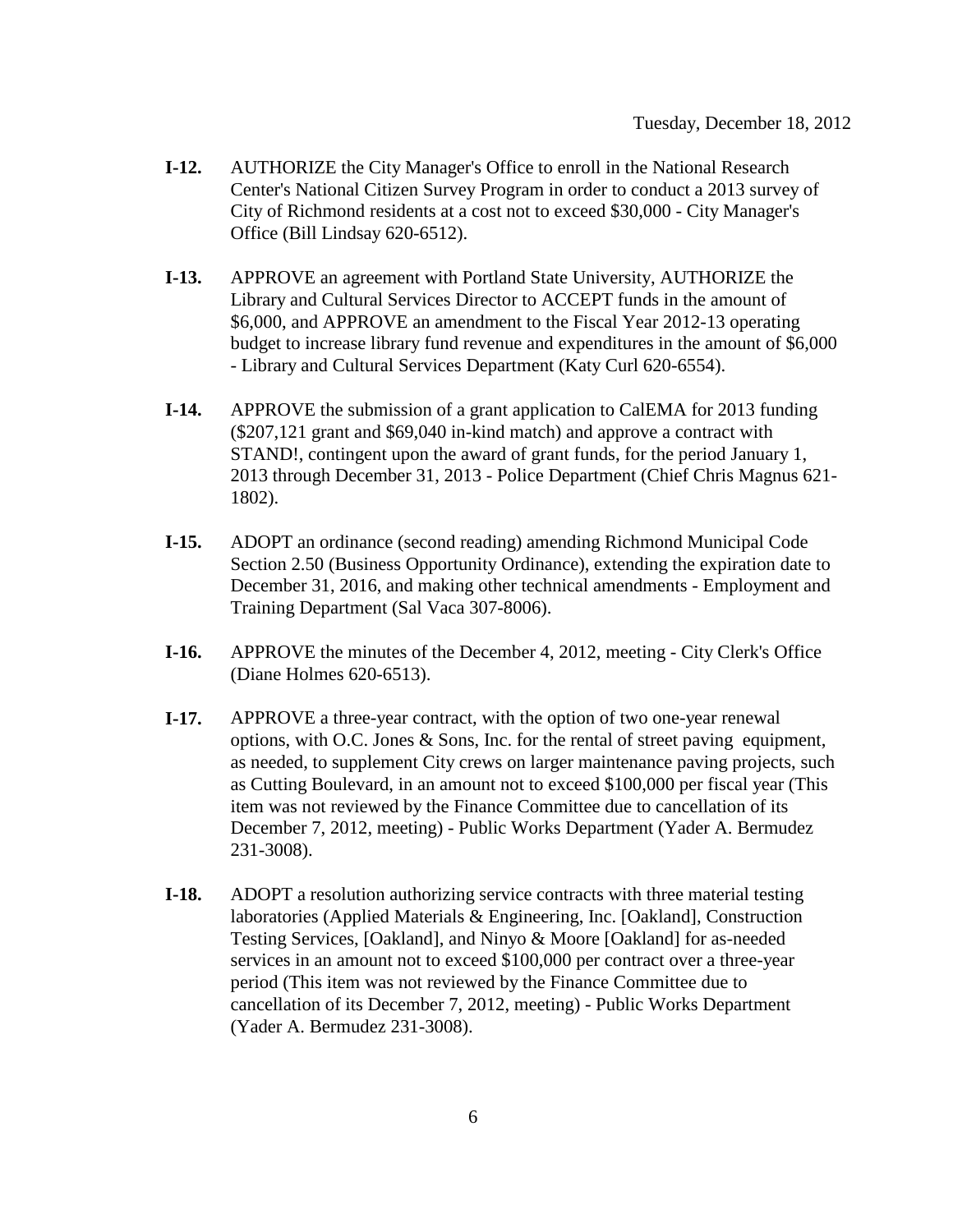- **I-19.** APPROVE a contract extension for federal and state advocacy services with Holland & Knight LLP in an amount not to exceed \$180,000 and for a term extending to December 31, 2013 (This item was not reviewed by the Finance Committee due to cancellation of its December 7, 2012, meeting) - City Manager's Office (Bill Lindsay 620-6512).
- **I-20.** ADOPT a resolution authorizing the City of Richmond to join with other public agencies as a participant of the Investment Trust of California, carrying on business as CalTRUST (This item was not reviewed by the Finance Committee due to cancellation of its December 7, 2012, meeting) - Finance Department (James Goins 620-6740).
- **I-21.** APPROVE the following appointments and re-appointments: Planning Commission: Marilyn Langlois, new appointment, term expiring December 11, 2014; Roberto Reyes, incumbent, term expiring June 30, 2104; Historic Preservation Commission: Paul Scolari, new appointment, term expiring December 18, 2014; Recreation and Parks Commission: Pardip Saini, new appointment, term expiring December 18, 2015.
- **I-22.** ACCEPT a report from City staff on the status of the Richmond Municipal Identification/Stored Value Card Program - City Manager's Office (Bill Lindsay 620-6512).
- **I-23.** RECEIVE a status report on the implementation of projects upgrading street lights using Light Emitting Diode (LED) technology, and evaluating the feasibility of solar LED technology along Richmond Parkway - City Manager's Office (Bill Lindsay 620-6512).

# **J. PUBLIC HEARINGS**

**J-1.** CONDUCT a public hearing under the Tax and Equity Fiscal Responsibility Act ("TEFRA") to hear comments relating to the proposed issuance of multifamily housing revenue obligations by the California Statewide Communities Development Authority ("CSCDA") in an amount not to exceed \$27,000,000 in connection with St. John's Partners, LP and ADOPT a resolution to approve the proposed financing by the CSCDA - Finance Department (James Goins/Susan Segovia 307-8022).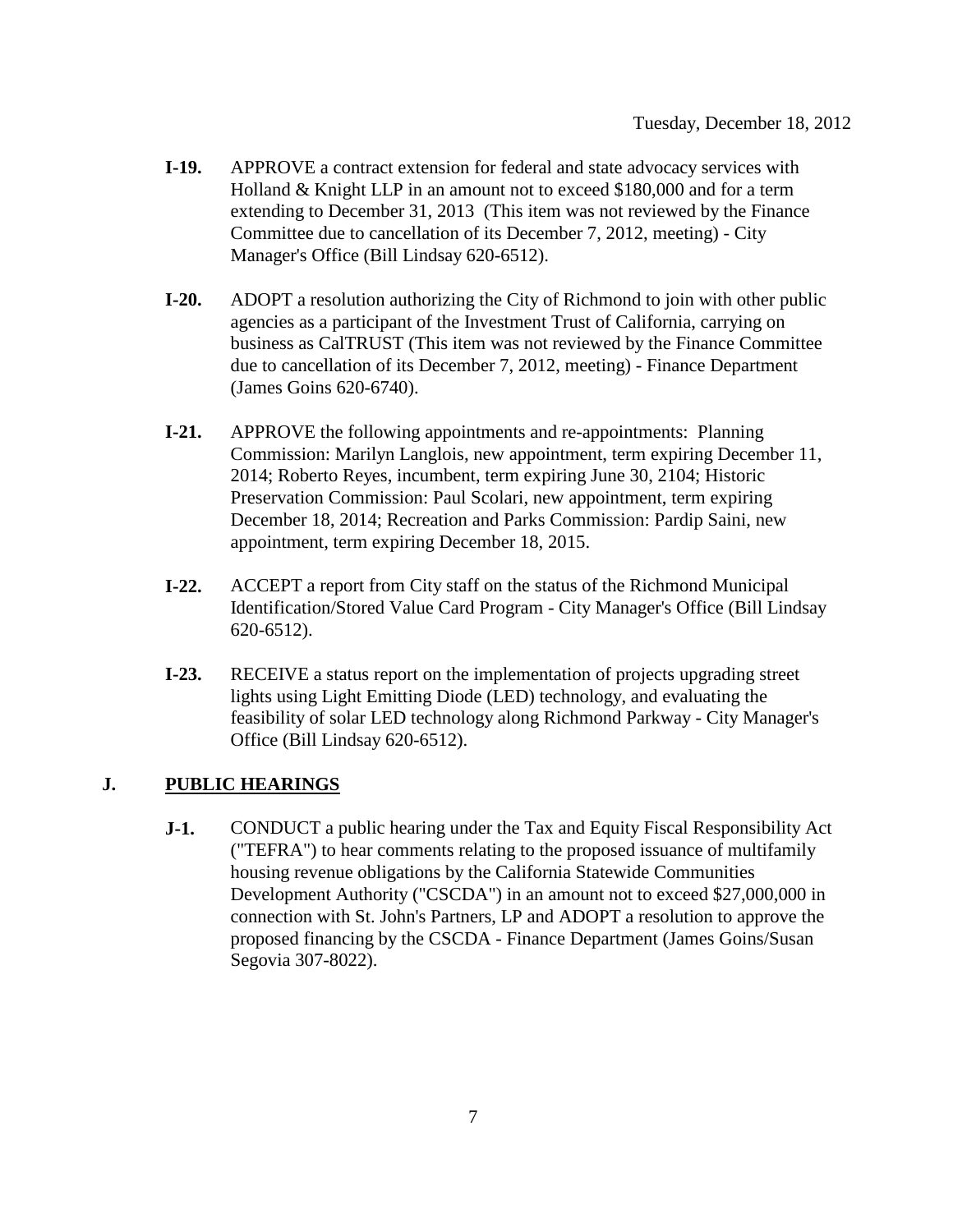#### **K. RESOLUTIONS**

- **K-1.** ADOPT a resolution expressing the City's intent to support the West Contra Costa Unified School District's application to the State Board of Education for a waiver of the Statutory Bonding Capacity - Vice Mayor Rogers (867-5725).
- **K-2.** APPROVE a resolution urging the California Environmental Protection Agency (Cal EPA) Department of Toxic Substances Control (DTSC) to ensure that the Zeneca property is cleaned up to unrestricted standards - Mayor McLaughlin (620-6503).
- **K-3.** ADOPT a resolution authorizing the City Manager to appoint Robyn Kain to the position of Interim Risk Manager, effective January 2, 2013, and pending completion of the recruitment for a permanent appointment to the position of Risk Manager - Human Resources Management Department (Leslie Knight 620- 6600).

## **L. ORDINANCES**

**L-1.** INTRODUCE an ordinance amending Richmond Municipal Code Chapter 6.43 (Industrial Safety) to improve industrial safety and update and clarify other sections of Chapter 6.43 - Planning and Building Services Department (Richard Mitchell 620-6706).

## **M. COUNCIL AS A WHOLE**

- **M-1.** RECEIVE a staff presentation regarding the update of the Housing Element of the City of Richmond General Plan and provide comment (The City Council may not adopt the Housing Element until after the statutory comment period has concluded on January 1, 2013) - Planning and Building Services Department (Richard Mitchell 620-6706).
- **M-2.** RECEIVE a presentation from the Contra Costa Transportation Authority on major interchange modifications at I-80 and San Pablo Dam Road, McBryde Avenue, and El Portal Drive - Engineering Services Department (Alan Wolken 307-8137).
- **M-3.** RECEIVE a status update on the Richmond Health Equity Partnership, and DIRECT staff to develop a Health in All Policies Strategy and Ordinance - City Manager's Office (Bill Lindsay 620-6512).